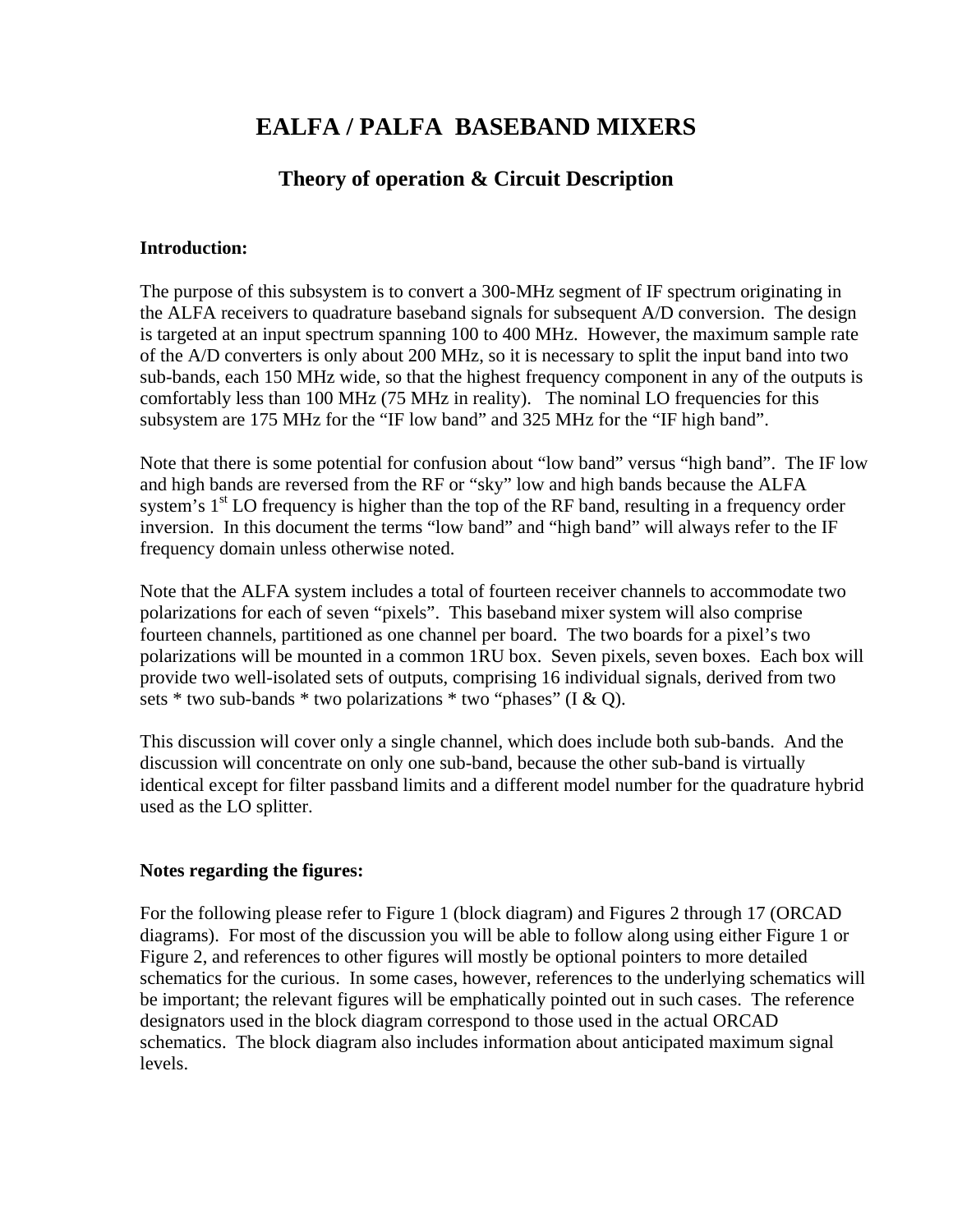The component references made in the course of the discussion will generally be limited to those for the low band path (and for the EALFA 'I' channel sub-paths beyond the demodulator stage), and schematics are only provided within the same constraint. With the exception of the different quadrature hybrid in the high band demodulator block, the schematics for the corresponding blocks in other paths are identical except for different reference designators.

#### **Signal Flow Description:**

The full bandwidth input signal is applied to J3, whereupon it is split into two identical signals by H1-1 (Figure 3). One of these signals is destined to be filtered for the low sub-band (100-250 MHz, hereafter referred to simply as the low band), and the other is filtered for the high band (250-400 MHz). Note that in the present design only lowpass filters are used, for two reasons: flexibility and economy. It was thought that some users could benefit from the ability to slightly modify the choice of IF frequencies, and using full bandpass filtering would restrict this freedom. The ECB design does, however, include pads for the inclusion of appropriate highpass filters in one or both paths as well, in the event that unforeseen problems arise from the exclusive use of lowpass filters.

Now let's pursue the signal through the low band. Following the low band filter (LPF1), the signal passes through a programmable step attenuator (H2-1, Figure 4) which gives 1 dB granularity over an attenuation range of about 30 db.

Note that the matter of what signal levels to push through this system is fraught with compromise. A high signal level reduces the relative contribution of noise, ingress, and A/D spurs, at the price of reduced dynamic range. That is, the system will be more susceptible to development of intermodulation products and will be driven deeper into saturation by the highamplitude radar pulses that inhabit portions of the L-band. Operating with a low signal level, on the other hand, leaves the user with increased corruption from the inevitable essentially fixedamplitude disturbances such as A/D spurs, ingress of various signals due to imperfect shielding, etc. The purpose for providing user control of the step attenuator settings is to allow the user to select the best compromise for his/her particular application. It is anticipated that with experience, a reasonably-fixed set of good attenuator settings for each general observing application will emerge.

Next the signal passes through two gain stages (H3-1 & H3-3, Figures 5 & 6) with an intermediate fixed attenuator (U5). Unfortunately the input signal frequently includes the highamplitude radar pulses alluded to earlier, and the intermediate attenuators seen at several places in this design are chosen to avoid the risk of outright burnout of subsequent stages. It may be instructive to review the signal level captions on Figure 1. This architecture of alternating gain and attenuation stages also provides the benefits of better reverse isolation through the path as well as avoiding the risk of instabilities or oscillation if some of the amplifiers are not as unconditionally stable as the manufacturer claims.

Following the second gain stage, the low band signal is once again split into two paths, by H1-2 (Figure 3). The primary path takes the signal through attenuator U4 to the quadrature mixer block H4-1 (now definitely check out Figure 8). We'll get back to the secondary path later.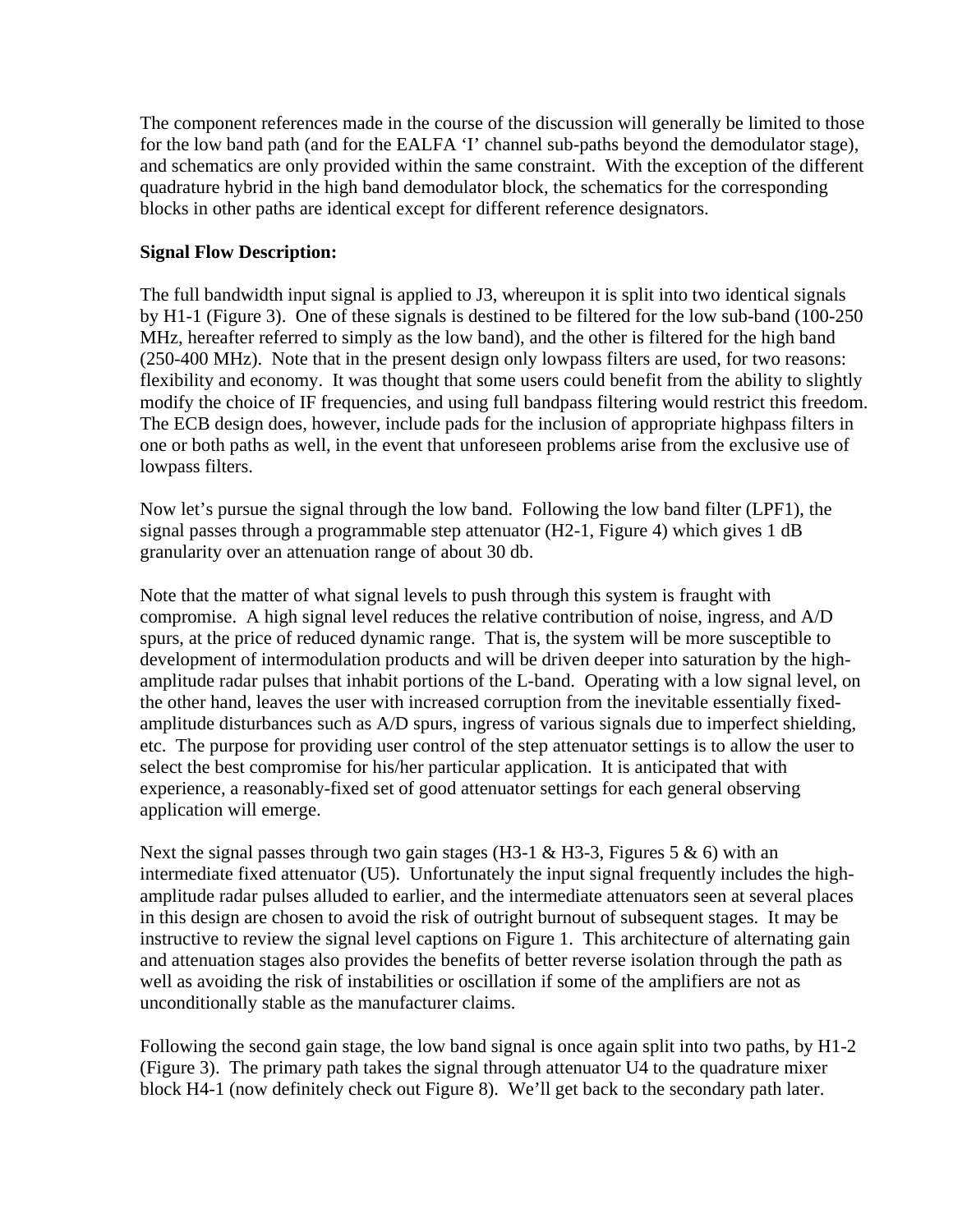Within the mixer block the signal is split yet another time by H<sub>1</sub>, to the two diode ring mixers U40 & U45. These mixers are also provided LO signals which are in quadrature phase, having been passed through amplifier U43 and the quadrature hybrid U42. The two LO signals also pass through attenuators U41 & U44 on their way to the mixers in order to provide better terminations to the outputs of U42 in order to obtain the best possible quadrature phase accuracy (we hope!).

The in-phase (I) and quadrature-phase (Q) mixer outputs each pass through an attenuator (U3 for 'I', U12 for 'Q') to provide good broadband terminations to the mixers' IF ports, then to 75 MHz lowpass filters LPF2 and LPF3. It is these filters that are primarily responsible for blocking undesired high frequency energy that would cause aliasing in the A/D converters, which will normally be operated at a sample rate of 170 MHz. Note that the I  $& Q$  signals need flat response down to nearly zero frequency for the remainder of the signal path to the A/D converters- this factor will impact the design of subsequent stages.

Next, the band-limited I & Q signals are each split into two paths for the two isolated outputs, using resistive splitters for the sake of their DC frequency response. Resistive splitters, however, provide very poor isolation between their outputs; therefore the remainder of the path includes multiple amplifiers (H5-1 & H6-1) along with attenuators U1 & U2 in order to provide good reverse isolation. In the event that one output of each pair is left unterminated, negligible impact occurs to the other output.

Note that the amplifiers H5-1 & H6-1 (Figures 9 & 10, respectively) deviate from standard practice in that the inductors usually found in the bias networks are omitted, making it practical to obtain reasonably flat frequency response down to very low frequencies. The price paid is slightly reduced values for the gain and for the maximum output level from the amplifiers.

Now let's carry on with the previously-deferred discussion of the secondary signal path following the splitter H1-2. The purpose of this path is to provide an analog square-law-detected output for convenience in setting the step attenuator and for quick verification that reasonable signal levels are present. The signal passes through attenuator U8, amplifier H3-5 (Figure 5), and attenuator U9 on its way to the detector module H7-1 (now see Figure 11). The detector module includes a simple diode detector (R44, D1, & C49) followed by gain stage U47A and inverter stage U47B. This detector is operated in the square law regime for reasonable system noise levels, but will generally be pushed beyond the square law regime by the radar pulses. Together, these stages provide a very low DC drift differential output with a nominal sensitivity of 100 mV  $/\mu$ W (based on datasheet specifications for the detector diode).

The detector's differential output is brought to pin jacks on the front panel; additionally the detector's output may read back via the attenuator control interface (H8, please see Figure 12).

The high-band signal path is identical to that of the low-band, with two exceptions:

- The lowpass filter cutoff is nominally 400 MHz instead of 250 MHz.
- The LO frequency is nominally 325 MHz instead of 175 MHz.
- The quadrature hybrid used in the demodulator block is a different model for the higher LO frequency.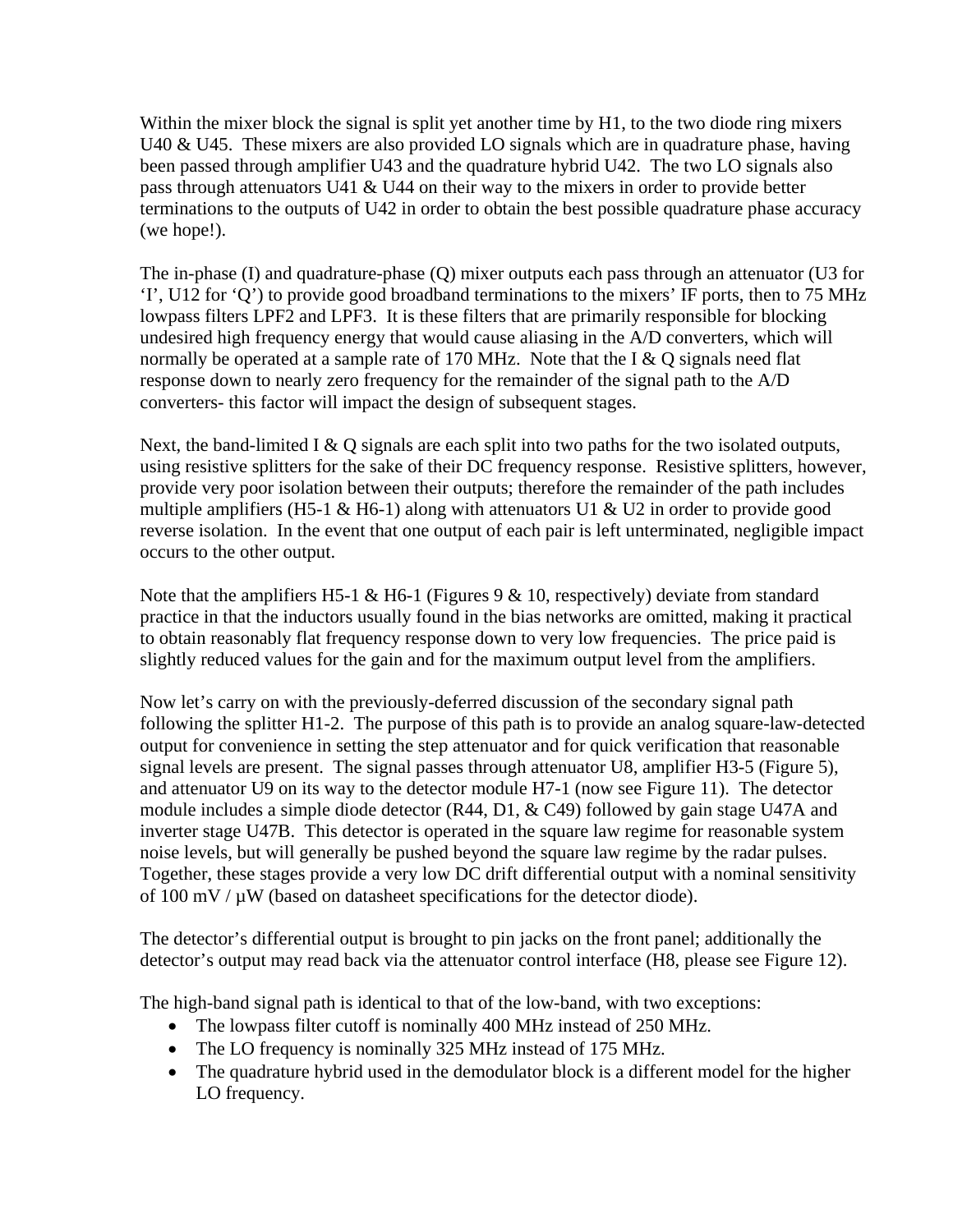

This covers one polarization of 1 ALFA "pixel" (14 req'd)

FIGURE 1: EALFA/PALFA BASEBAND MIXER BLOCK DIAGRAM (7th cut) using Ring Diode Demod instead

Dana Whitlow25 Oct 2007 TOO\_EALFA\_ANALOG\_7d\_FIG\_1\_rev1.fc7

 $\sim 10^7$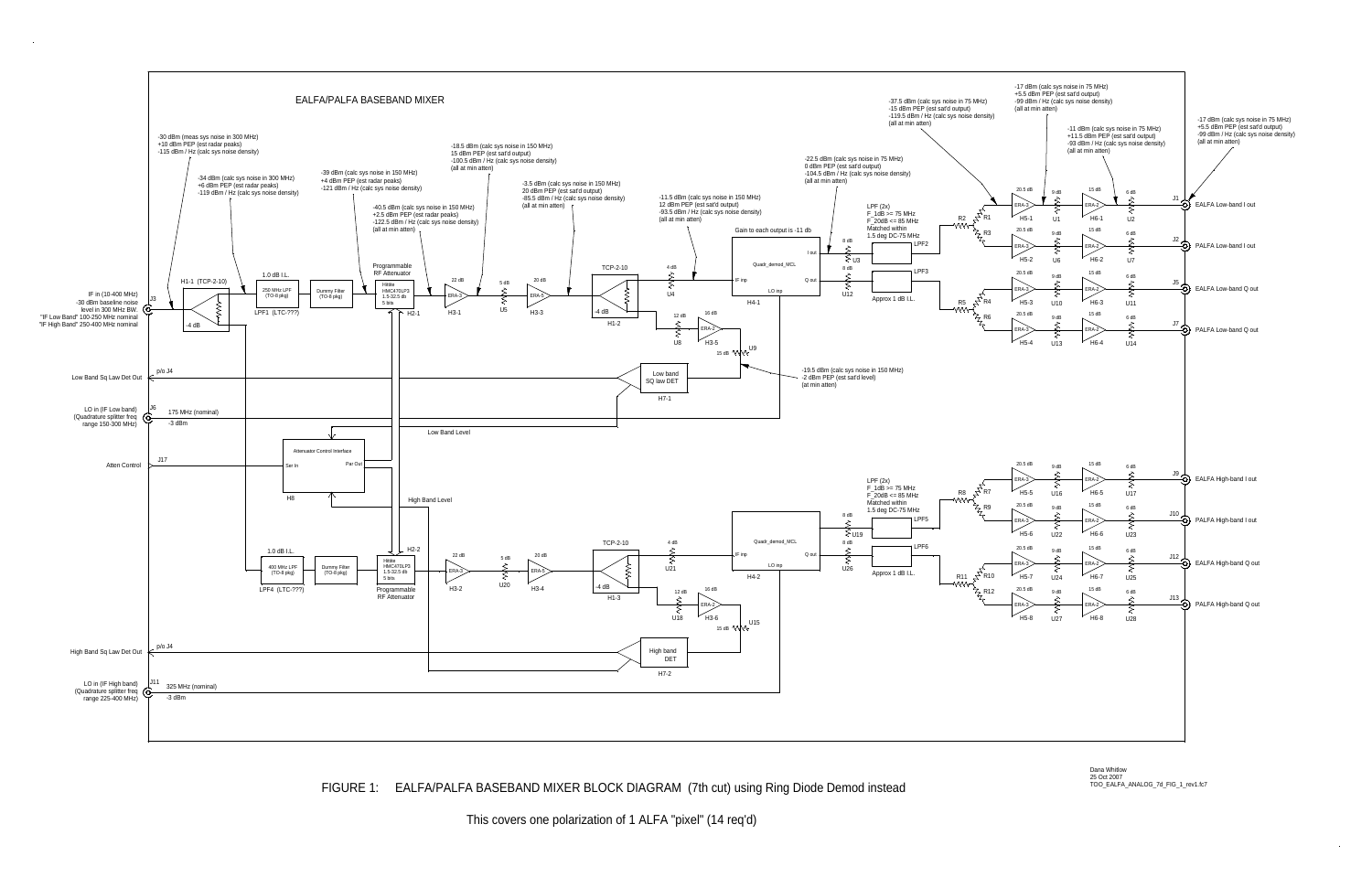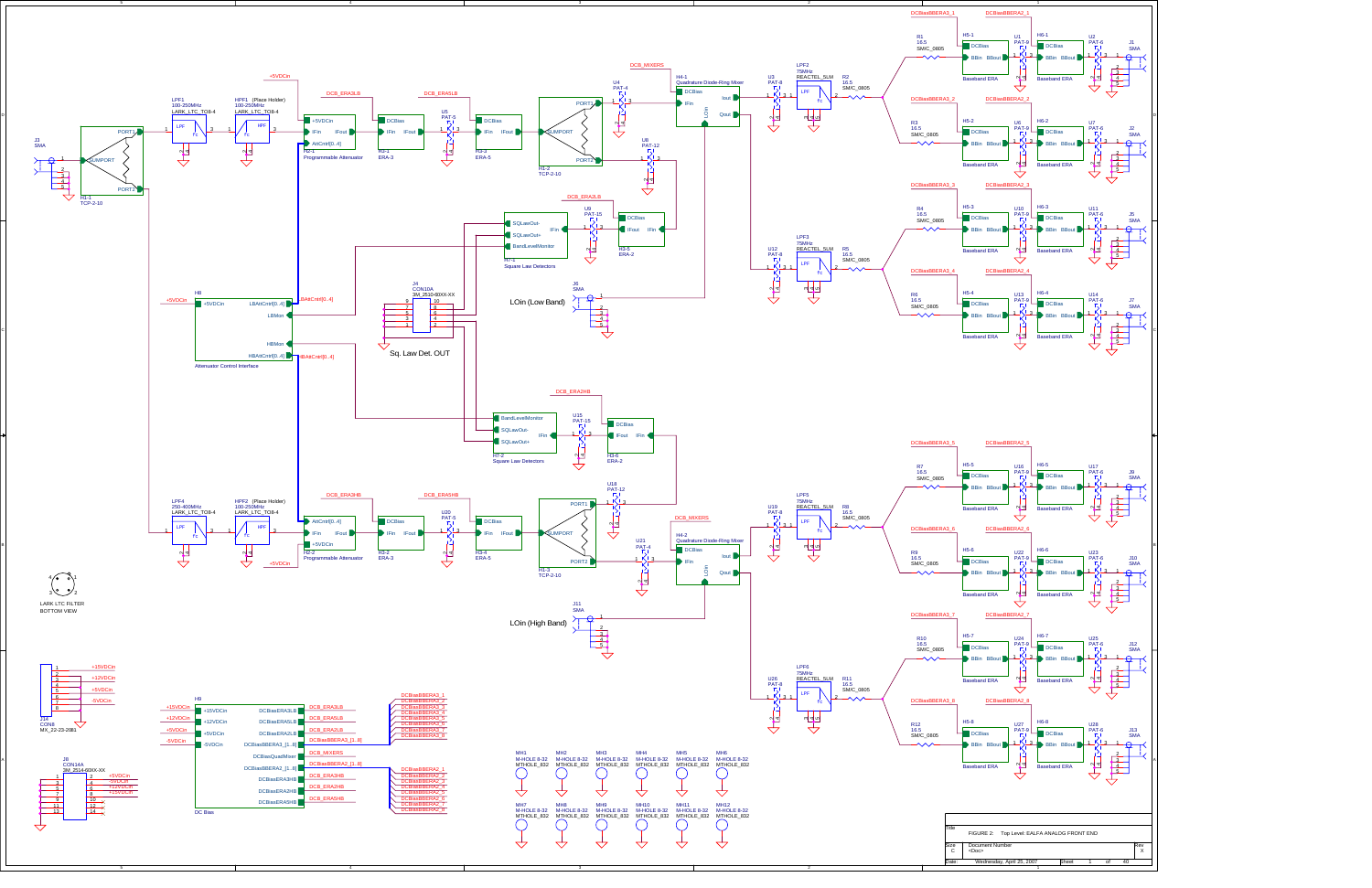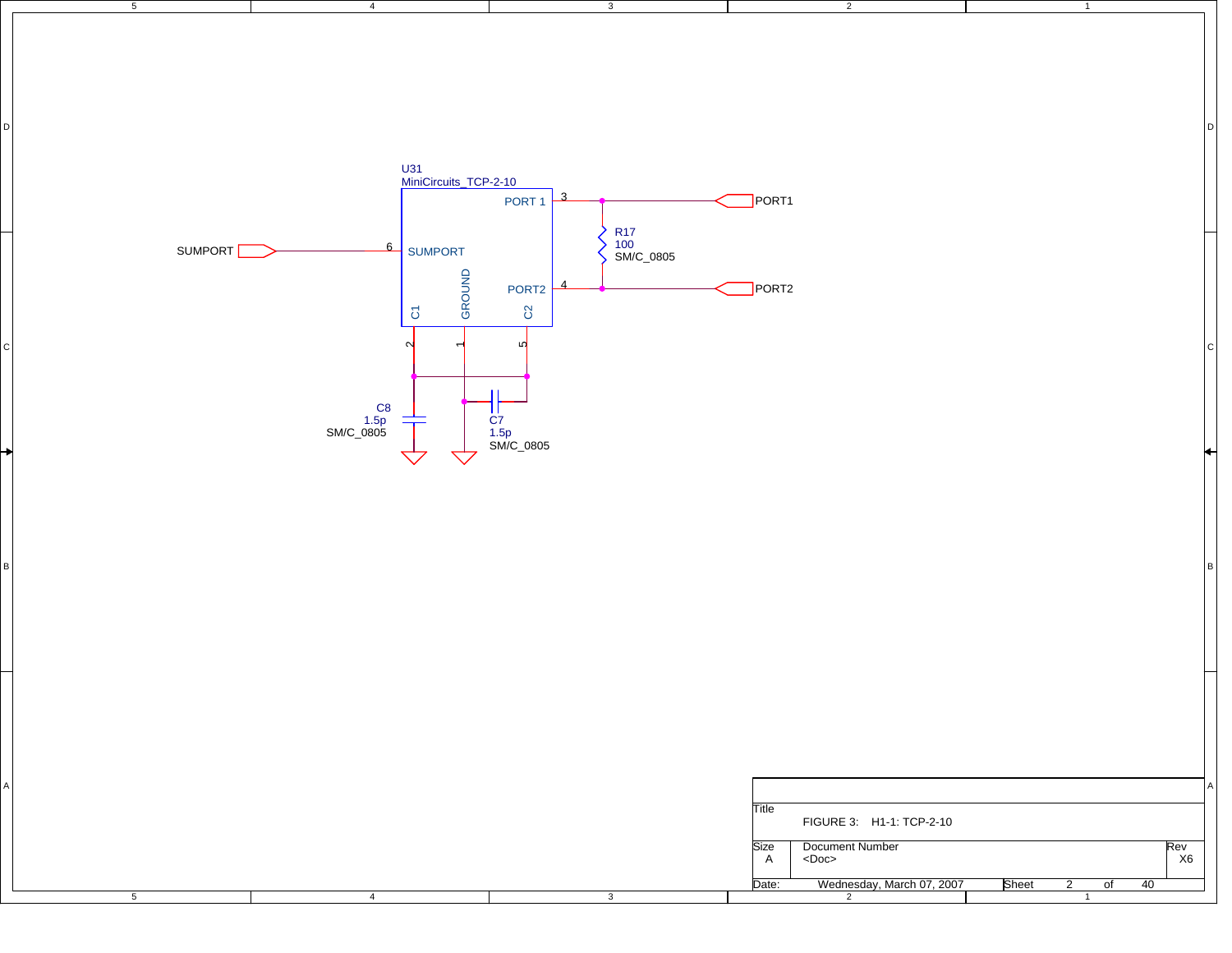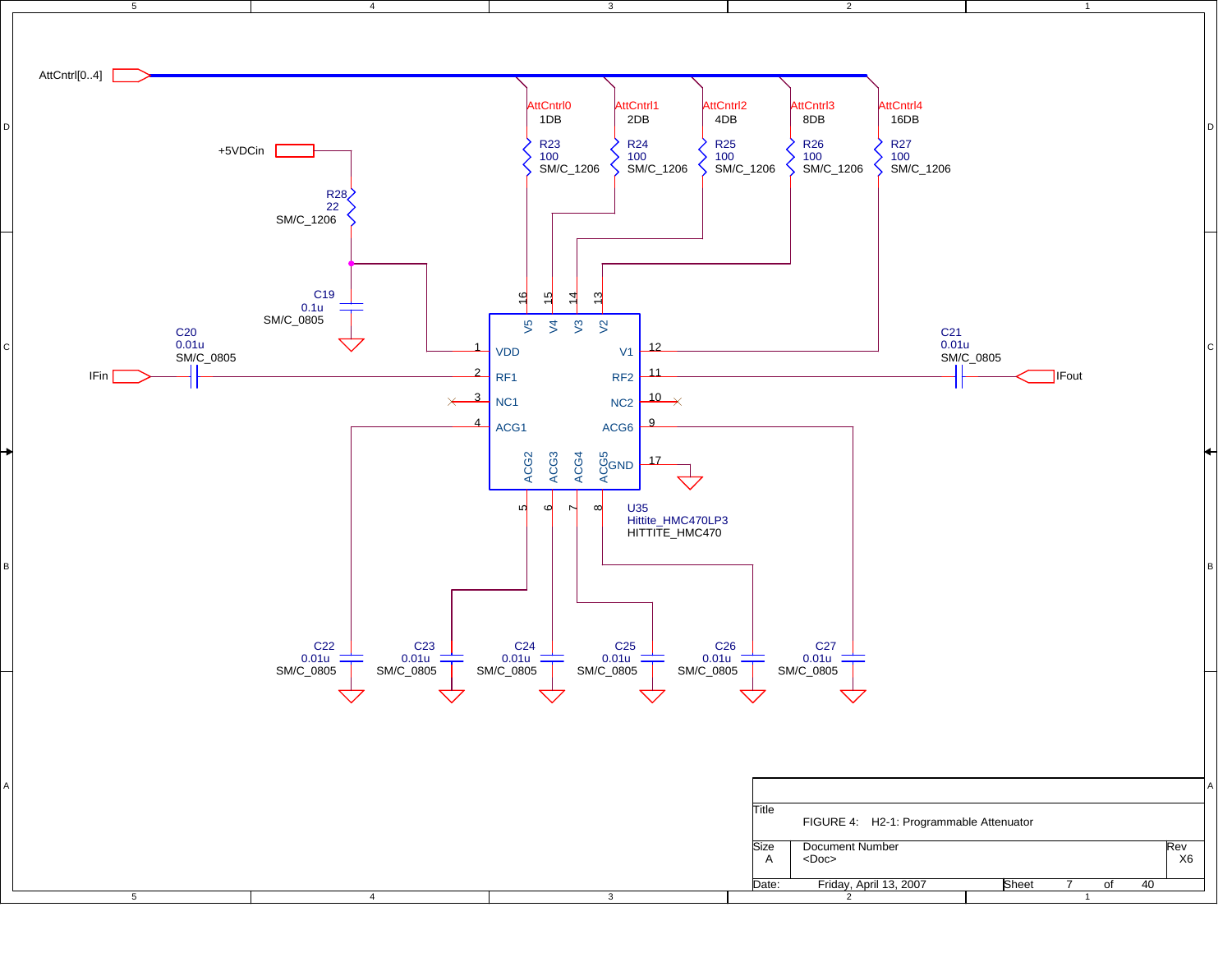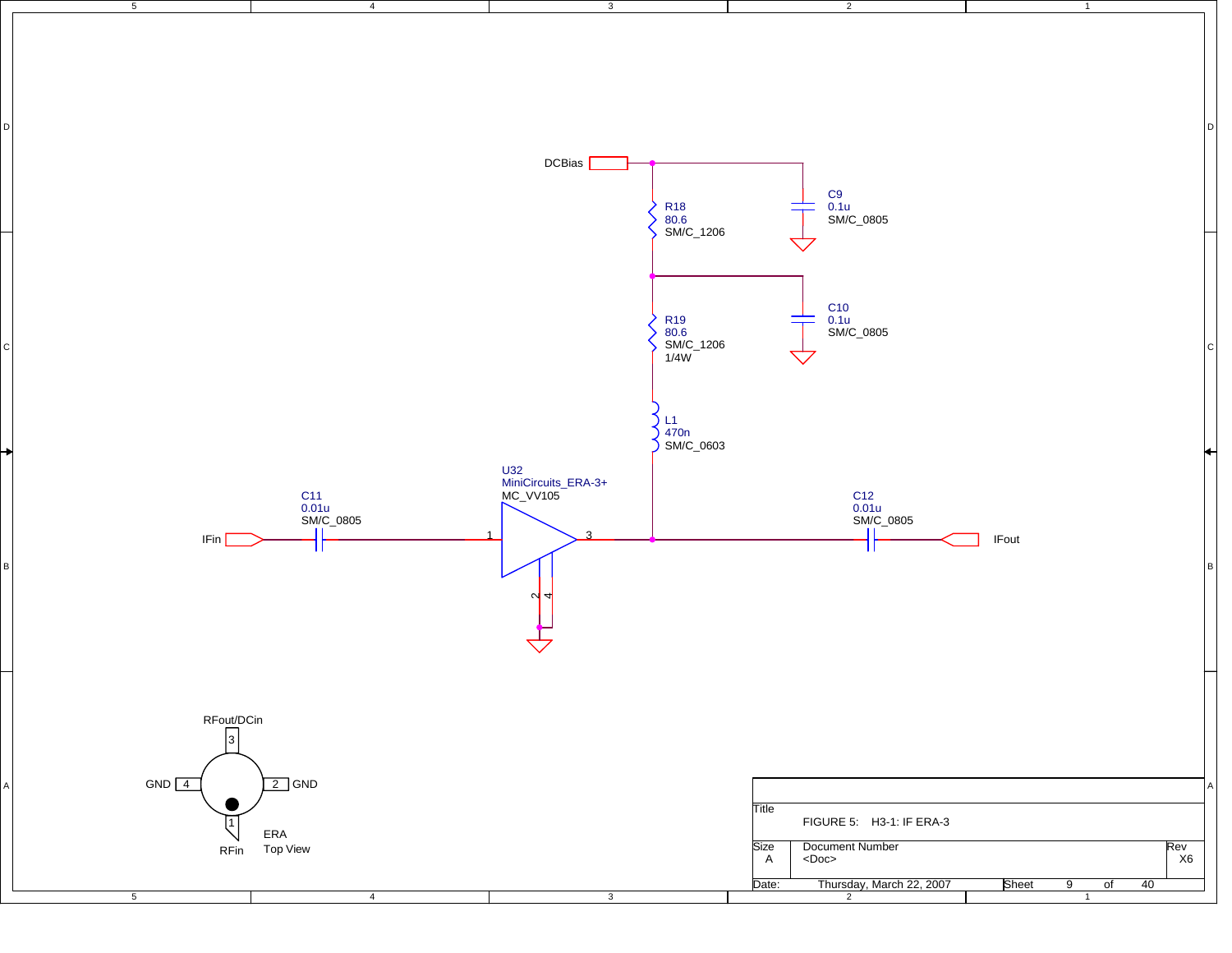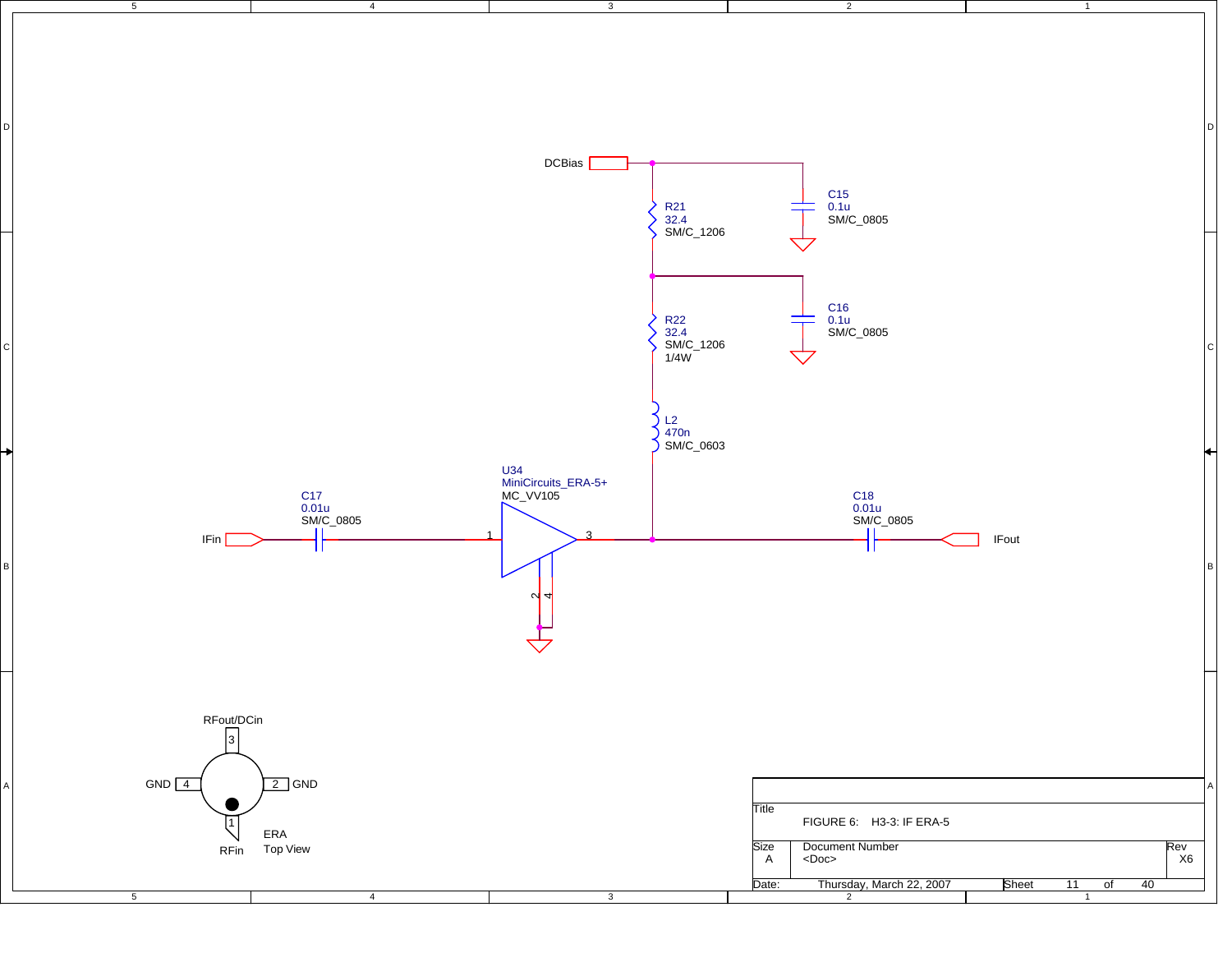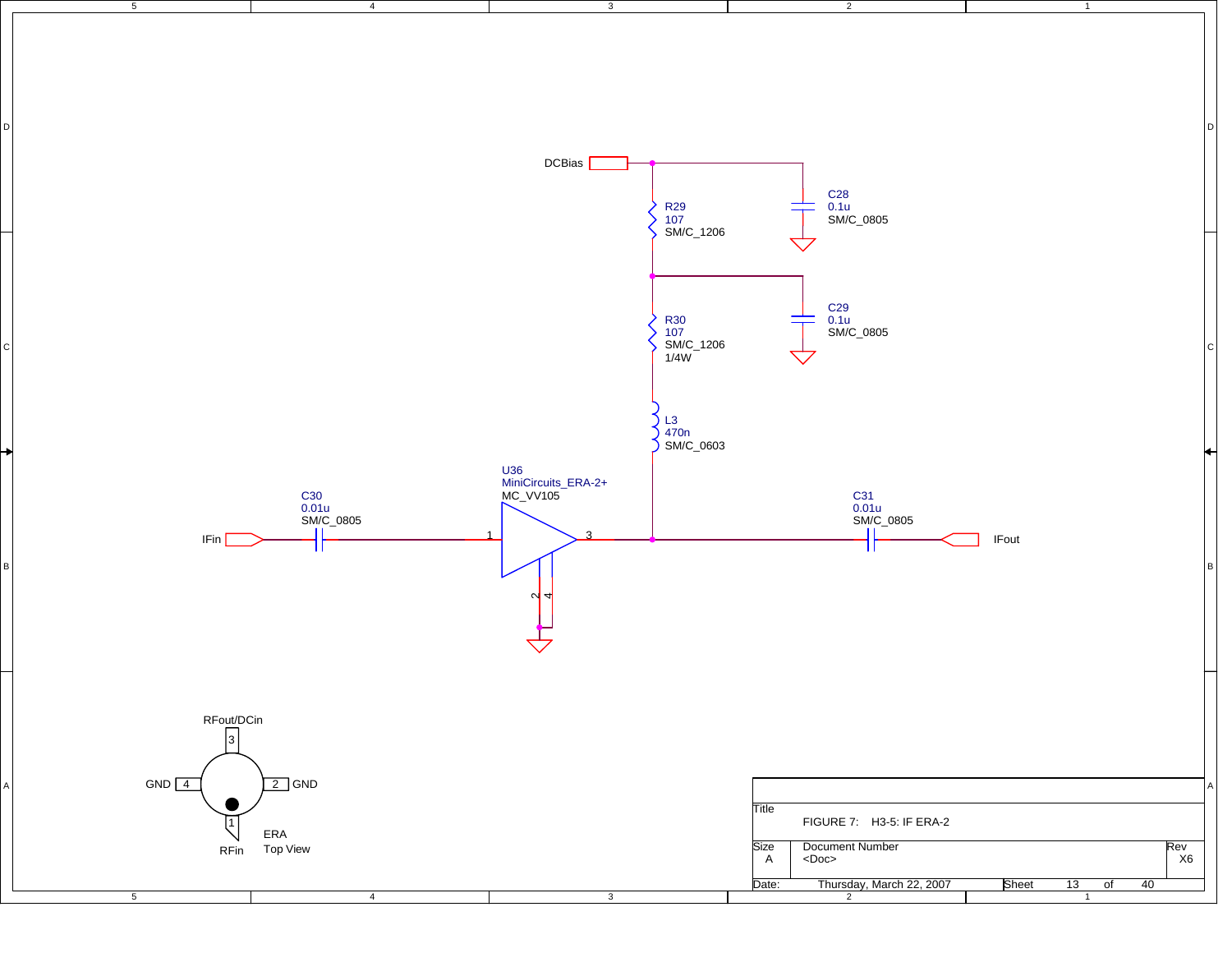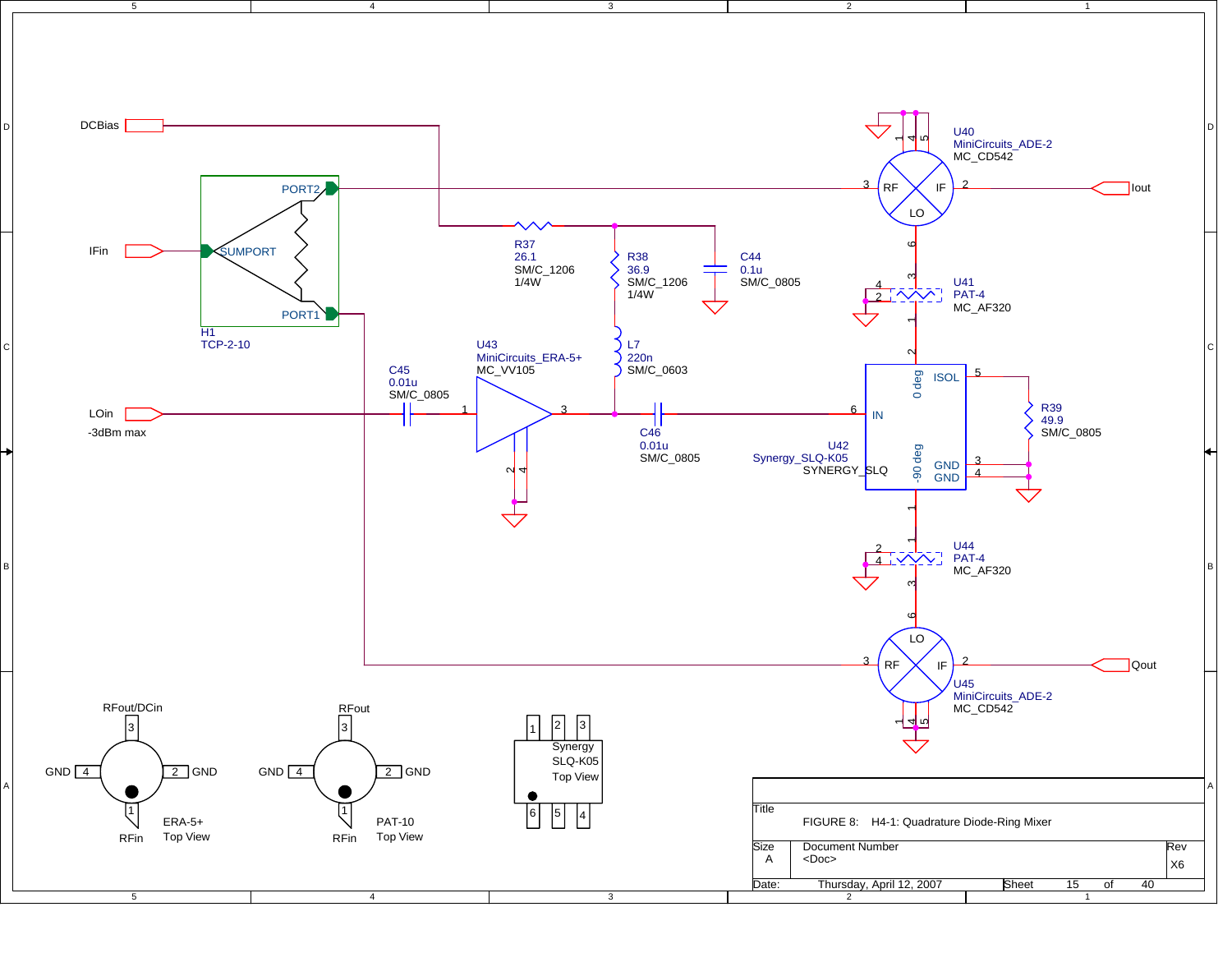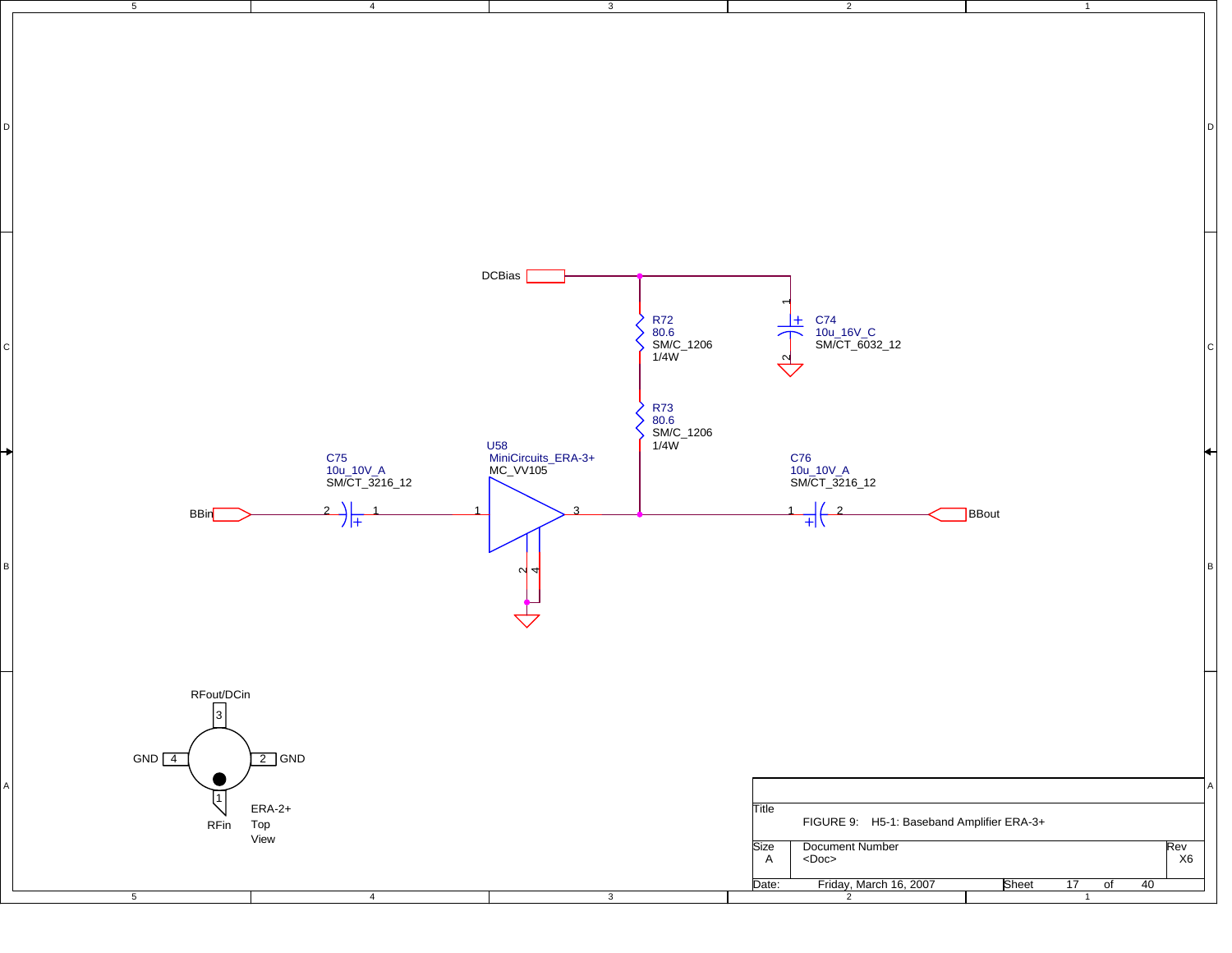![](_page_12_Figure_0.jpeg)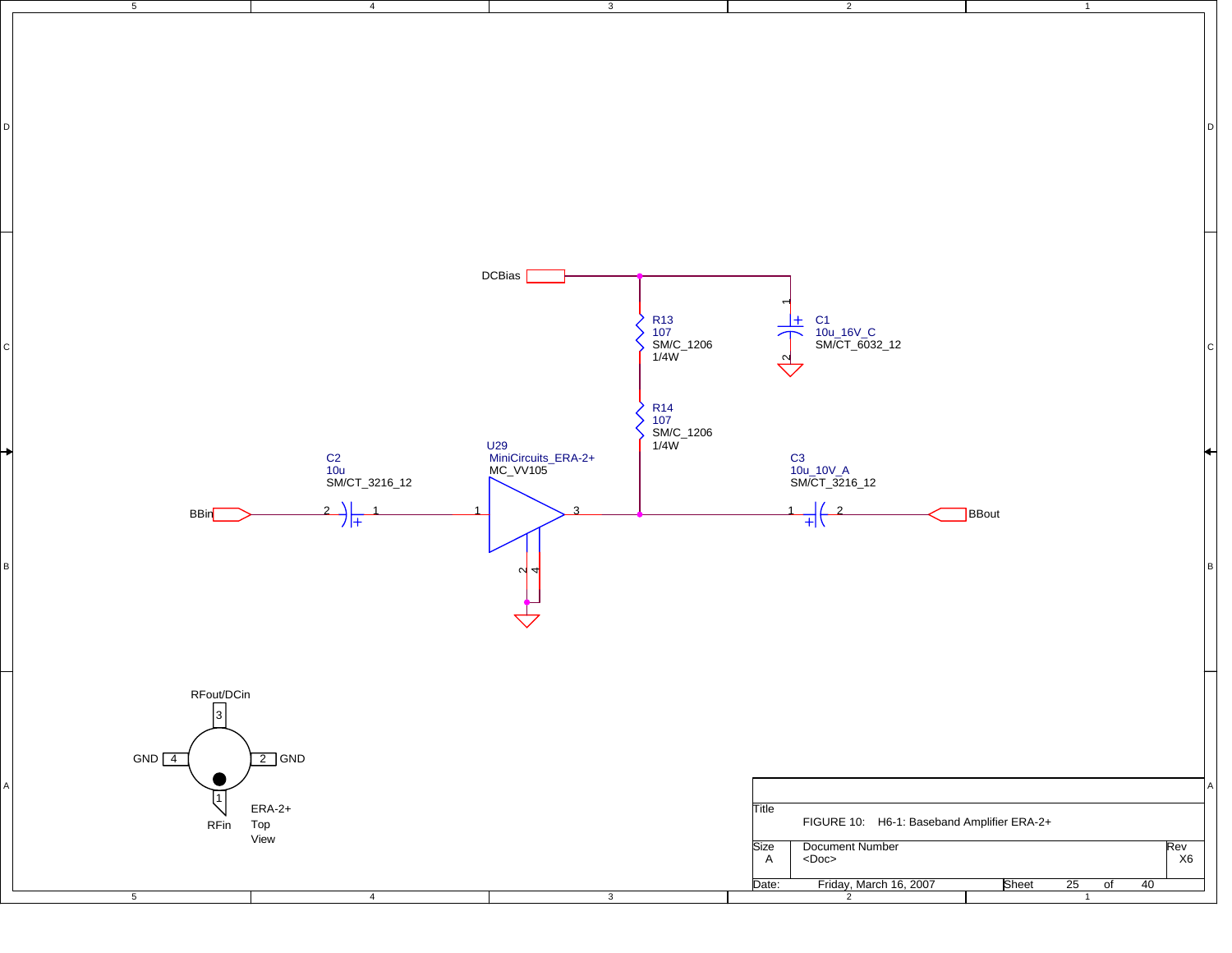![](_page_13_Figure_0.jpeg)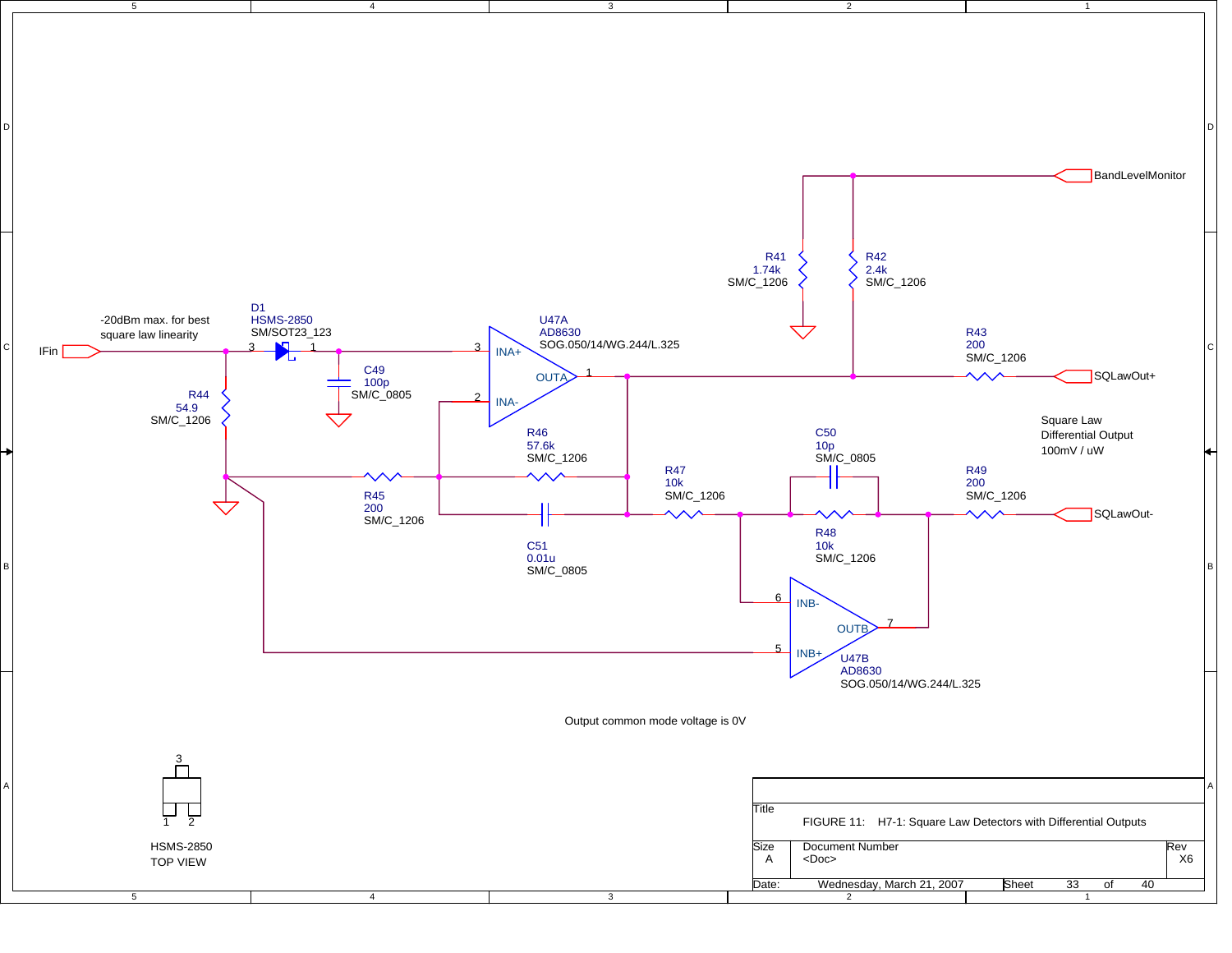![](_page_14_Figure_0.jpeg)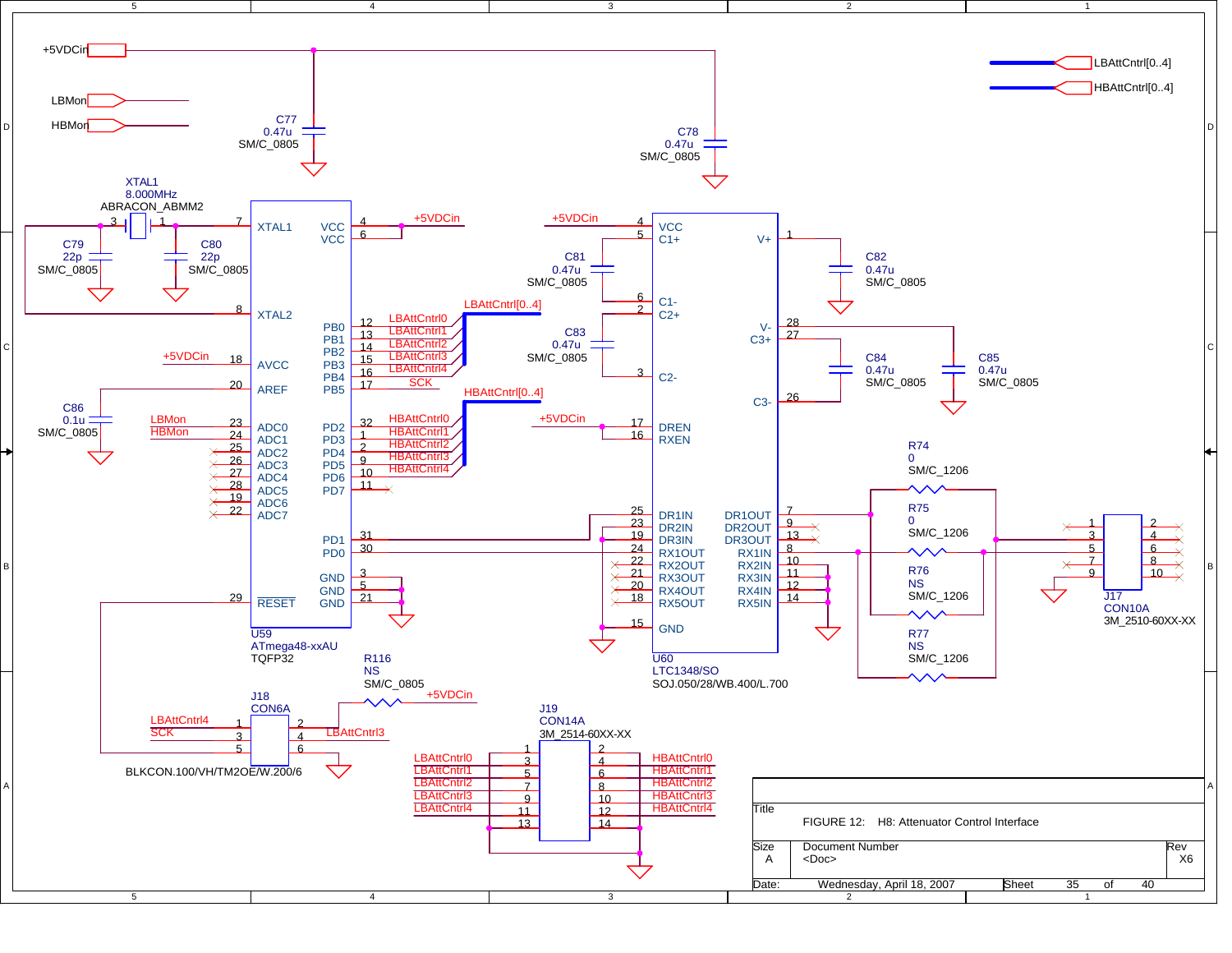![](_page_15_Figure_0.jpeg)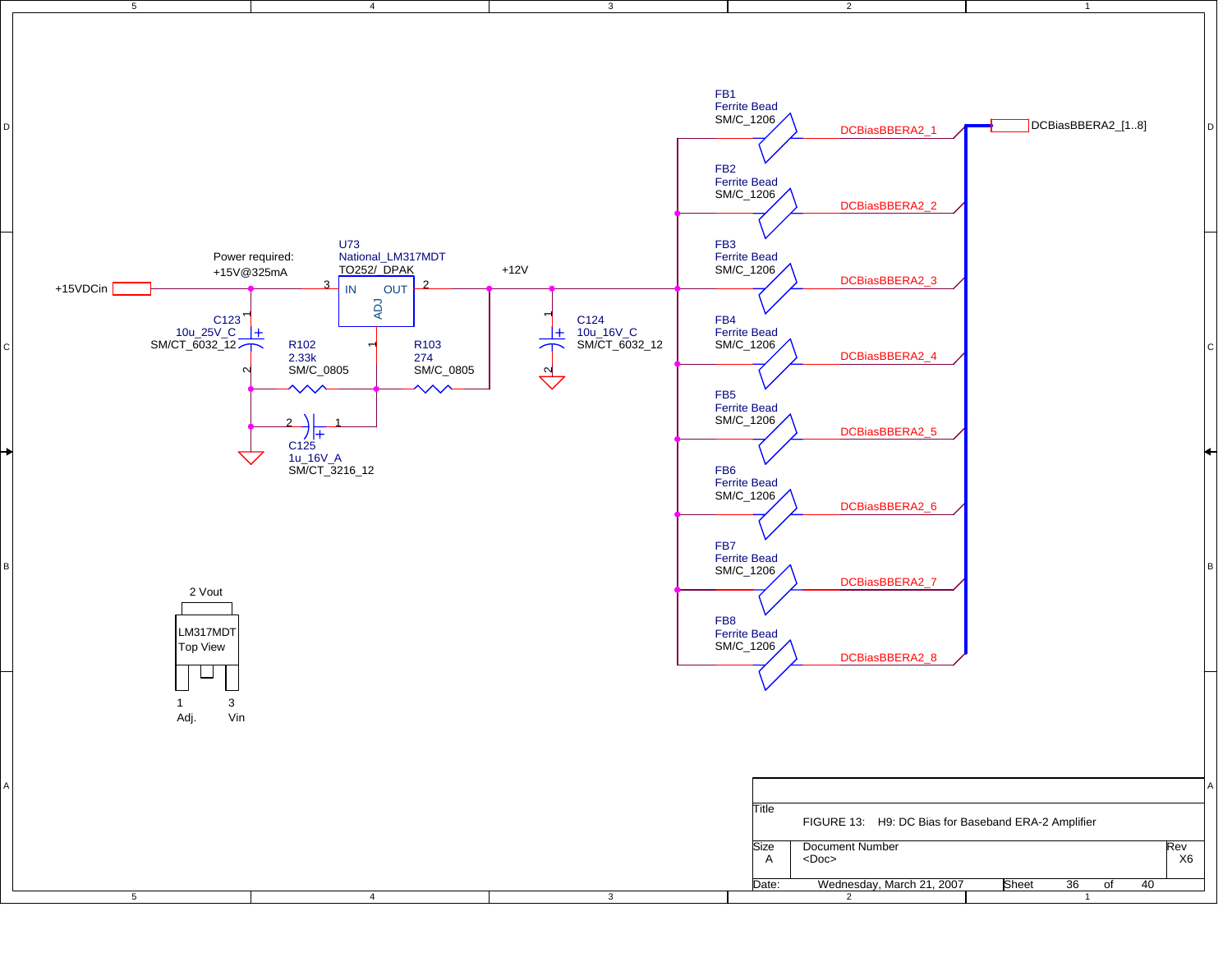![](_page_16_Figure_0.jpeg)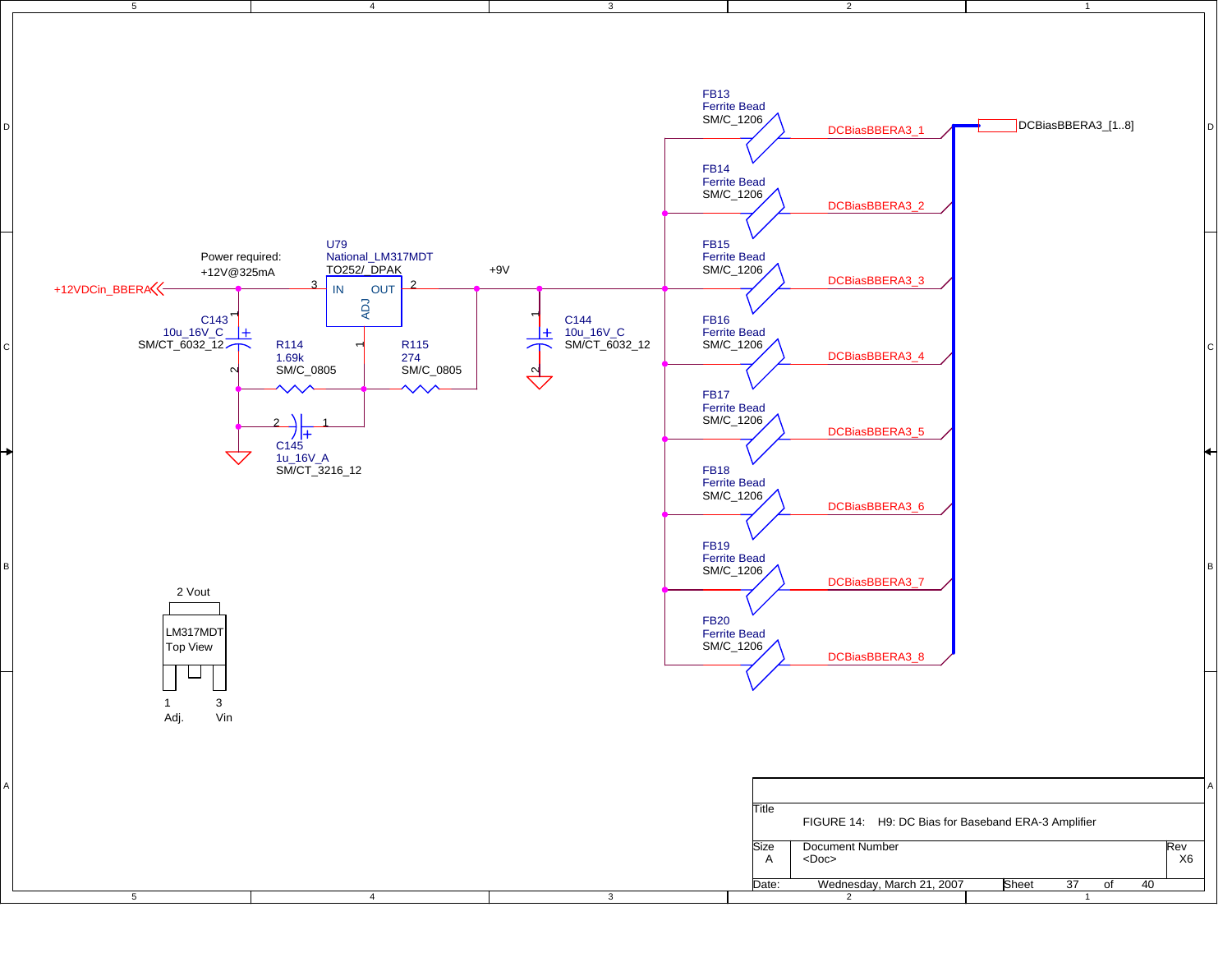![](_page_17_Figure_0.jpeg)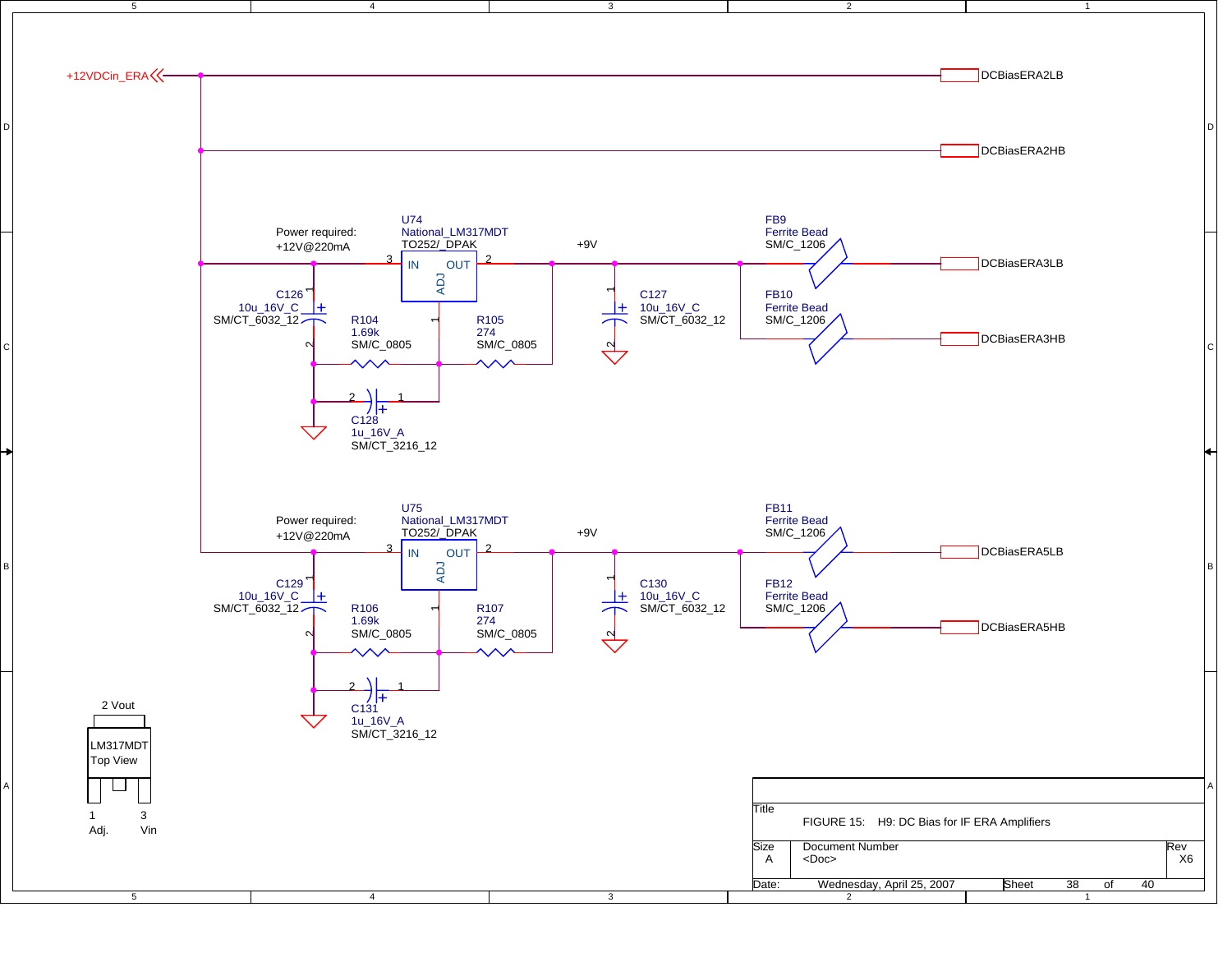![](_page_18_Figure_0.jpeg)